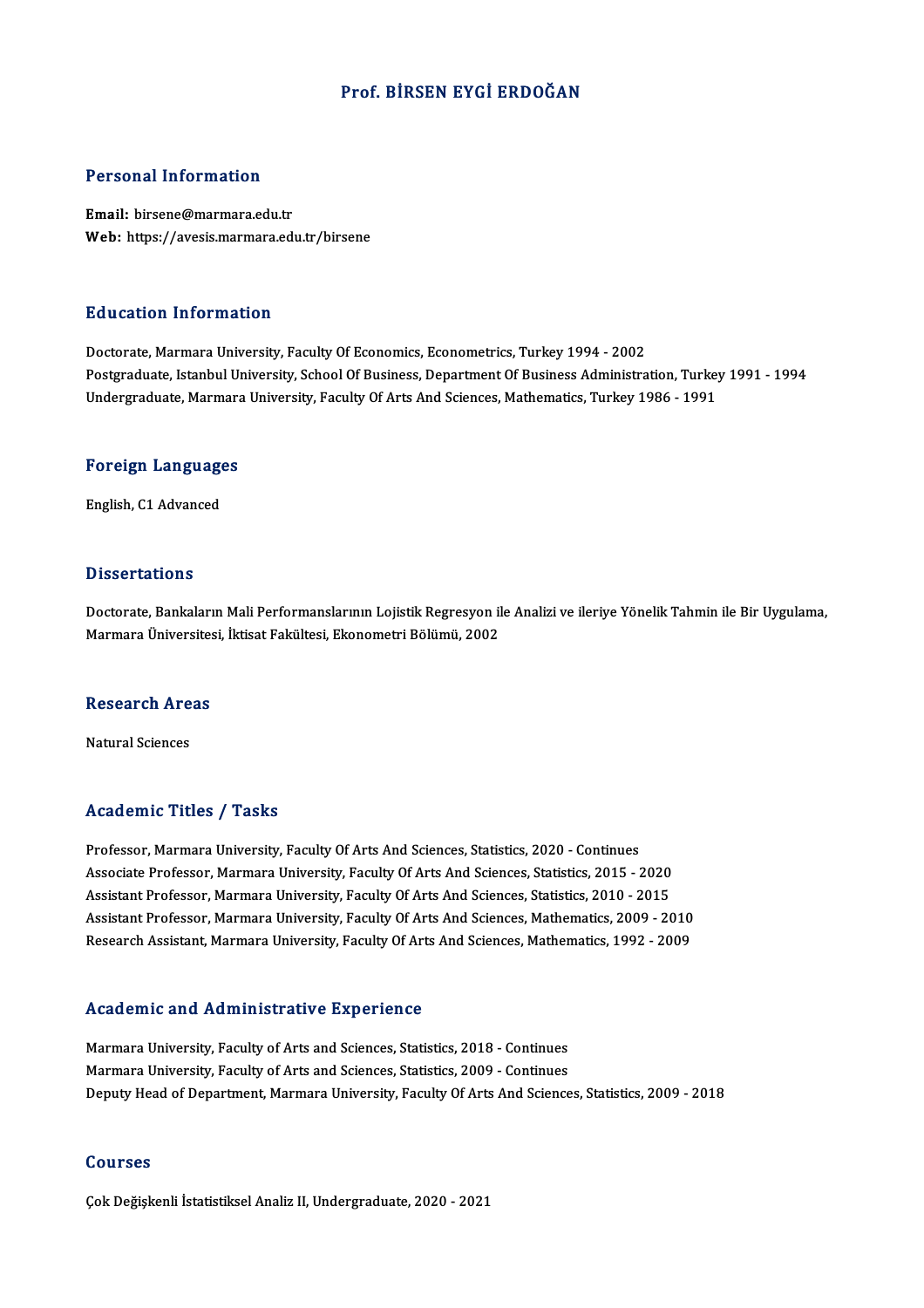İstatistiksel Okuryazarlık, Undergraduate, 2019 - 2020 ÇokDeğişkenli İstatistikselAnaliz I,Undergraduate,2020 -2021

### Advising Theses

**Advising Theses**<br>EYGİ ERDOĞAN B., Bulanık doğrusal regresyonda parametre tahmin yöntemleri, Postgraduate, F.Erduvan(Student),<br>2011 ---<br>EYGİ I<br>2011

# Designed Lessons

EygiErdoğanB., İstatistikselOkuryazarlık,Undergraduate,2009 -2010

### Articles Published in Journals That Entered SCI, SSCI and AHCI Indexes

- rticles Published in Journals That Entered SCI, SSCI and AHCI Indexes<br>I. A Novel Approach for Panel Data: An Ensemble of Weighted Functional Margin SVM Models<br>EVCLEPDOČAN B. AKVÜZ S. Karaday Atas B EXEC 1 denonca in journale 1 nac 2 necessarily<br>A Novel Approach for Panel Data: An En<br>EYGİ ERDOĞAN B., AKYÜZ S., Karadayı Ataş P. A Novel Approach for Panel Data: An Ensemble of Weighted Funce<br>St Ciences, Vol.557, pp.373-381, 2021 (Journal Indexed in SCI)<br>SOME HEAVY METALS AND MINERAL NUTPLENTS OF NARROW FI EYGİ ERDOĞAN B., AKYÜZ S., Karadayı Ataş P.<br>Information Sciences, vol.557, pp.373-381, 2021 (Journal Indexed in SCI)<br>II. SOME HEAVY METALS AND MINERAL NUTRIENTS OF NARROW ENDEMIC CIRSIUM BYZANTINUM<br>STEUD, EROM ISTANDUL, TU
- Information Sciences, vol.557, pp.373-381, 2021 (Journal Indexed in SCI)<br>SOME HEAVY METALS AND MINERAL NUTRIENTS OF NARROW E<br>STEUD., FROM ISTANBUL, TURKEY: PLANT-SOIL INTERACTIONS SOME HEAVY METALS AND MINERAL NUTRIENTS OF NARROW ENDEMIC CIRSIUM BYZANTIN<br>STEUD., FROM ISTANBUL, TURKEY: PLANT-SOIL INTERACTIONS<br>ÖZYİĞİT İ. İ., ESKİN B., Uras M. E. , Sen U., EYGİ ERDOĞAN B., Kurmanbekova G., SEVEROĞLU Z. ÖZYİĞİT İ. İ. , ESKİN B., Uras M. E. , Sen U., EYGİ ERDOĞAN B., Kurmanbekova G., SEVEROĞLU Z., Yalcin I. E. ÖZYİĞİT İ. İ. , ESKİN B., Uras M. E. , Sen U., EYGİ ERDOĞAN B., Kurmanbekova G., SEVERO<br>FRESENIUS ENVIRONMENTAL BULLETIN, vol.27, no.2, pp.668-674, 2018 (Journal Index<br>III. Knowledge and Attitudes of Dietitians Concerning

## FRESENIUS ENVIRONMENTAL BULLETIN, vo<br>Knowledge and Attitudes of Dietitians (<br>Processing/Preservation Technologies<br>Mel S. EVCİ EPDOČAN P. Alakayık D. U. VA Knowledge and Attitudes of Dietitians Concerning Seafood Consumption and<br>Processing/Preservation Technologies<br>Mol S., EYGİ ERDOĞAN B., Alakavuk D. U. , VARLIK C. Processing/Preservation Technologies<br>Mol S., EYGİ ERDOĞAN B., Alakavuk D. U. , VARLIK C.<br>TURKISH JOURNAL OF FISHERIES AND AQUATIC SCIENCES, vol.15, no.1, pp.73-80, 2015 (Journal Indexed in SCI)<br>Survey into the Characterist

### Mol S., EYGİ ERDOĞAN B., Alakavuk D. U. , VARLIK C.<br>TURKISH JOURNAL OF FISHERIES AND AQUATIC SCIENCES, vol.15, no.1, pp.73-80, 2015 (Journal Indexed in SCI)<br>IV. Survey into the Characteristics, Working Conditions and D TURKIS<br><mark>Survey</mark><br>Firms IV. Survey into the Characteristics, Working Conditions and Deficiencies of Turkish Seafood Processing<br>Firms<br>Mol S., EYGİ ERDOĞAN B., Ulusoy S.

Firms<br>Mol S., EYGİ ERDOĞAN B., Ulusoy S.<br>TURKISH JOURNAL OF FISHERIES AND AQUATIC SCIENCES, vol.14, no.3, pp.705-712, 2014 (Journal Indexed in<br>SCD Mol :<br>TURI<br>SCI)<br>Lin :

- V. Liu-Type Logistic Estimator
- İnanD.,ErdoganB. Liu-Type Logistic Estimator<br>İnan D., Erdogan B.<br>COMMUNICATIONS IN STATISTICS-SIMULATION AND COMPUTATION, vol.42, pp.1578-1586, 2013 (Journal<br>Indexed in SCD. inan D., Erdogar<br>COMMUNICATIC<br>Indexed in SCI)<br>Prodiction of l COMMUNICATIONS IN STATISTICS-SIMULATION AND COMPUTATION, vol.42, pp.1578-1586, 2013 (Journal<br>Indexed in SCI)<br>VI. Prediction of bankruptcy using support vector machines: an application to bank bankruptcy<br>Frequency

# Indexed in<br>Prediction<br>Erdogan B.<br>JOUPNAL O Prediction of bankruptcy using support vector machines: an application to bank bankruptcy<br>Erdogan B.<br>JOURNAL OF STATISTICAL COMPUTATION AND SIMULATION, vol.83, no.8, pp.1543-1555, 2013 (Journal Indexed<br>in SCD

Erdogan B.<br>JOURNAL OF STATISTICAL COMPUTATION AND SIMULATION, vol.83, no.8, pp.1543-1555, 2013 (Journal Indexed<br>in SCI) JOURNAL OF STATISTICAL COMPUTATION AND SIMULATION, vol.83, no.8, pp.1543-1555, 2013 (Journal Inde<br>in SCI)<br>VII. Reference interval of pregnancy-associated plasma protein-A in healthy men and non-pregnant<br>women

# in SCI)<br>Referen<br>women<br>COSVIIN Reference interval of pregnancy-associated plasma protein-A in healthy men and :<br>women<br>COŞKUN A., SERTESER M., Duran S., Inal T. C. , EYGİ ERDOĞAN B., ÖZPINAR A., CAN Ö., Unsal I.<br>JOUPMAL OE CAPDIOLOCY vel 61-nn 128-121-20

women<br>COŞKUN A., SERTESER M., Duran S., Inal T. C. , EYGİ ERDOĞAN B., ÖZPINAR A., (<br>JOURNAL OF CARDIOLOGY, vol.61, pp.128-131, 2013 (Journal Indexed in SCI)<br>Festars Influensing the Consumption of Seefeed in Istanbul Turkey

### COSKUN A., SERTESER M., Duran S., Inal T. C., EYGİ ERDOĞAN B., ÖZPINAR A.,<br>JOURNAL OF CARDIOLOGY, vol.61, pp.128-131, 2013 (Journal Indexed in SCI)<br>VIII. Factors Influencing the Consumption of Seafood in Istanbul, Turkey<br>E JOURNAL OF CARDIOLOGY, vol.61, pp.128-131, 2013 (Journal Indexed in SCI)<br>VIII. Factors Influencing the Consumption of Seafood in Istanbul, Turkey EYGİ ERDOĞAN B., Mol S., COŞANSU AKDEMİR S.

TURKISH JOURNAL OF FISHERIES AND AQUATIC SCIENCES, vol.11, no.4, pp.631-639, 2011 (Journal Indexed in SCI)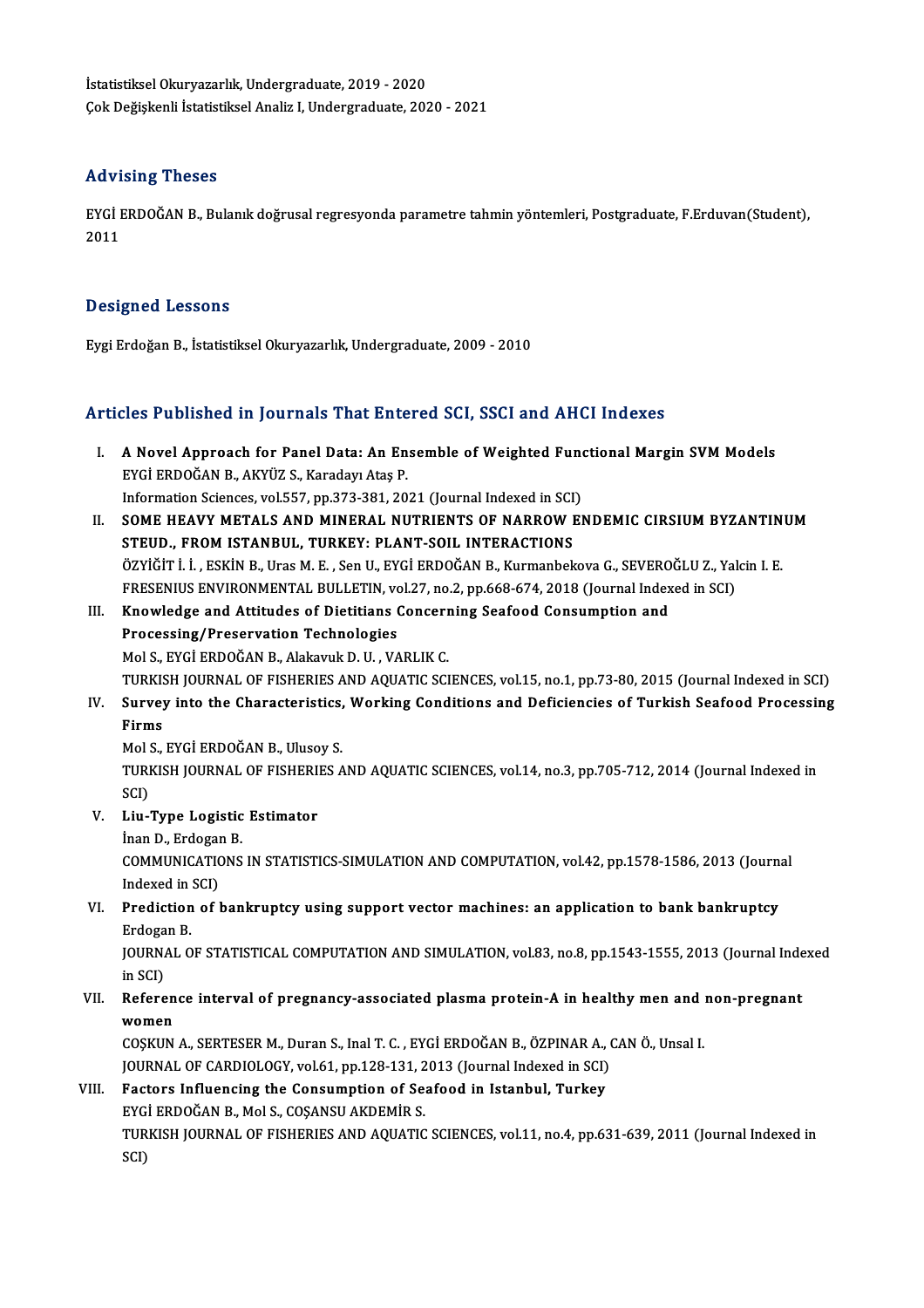### Articles Published in Other Journals

rticles Published in Other Journals<br>I. Support Vector Machines vs Multiplicative Neuron ModelNeural Network in Prediction of Bank<br>Railuses stes 1 de<br>Support<br>Failures<br>Evci EPD Failures<br>EYGİ ERDOĞAN B., EĞRİOĞLU E., AKDENİZ E.

American Journal of Intelligent Systems, vol.7, pp.125-131, 2017 (Refereed Journals of Other Institutions)

EYGİ ERDOĞAN B., EĞRİOĞLU E., AKDENİZ E.<br>American Journal of Intelligent Systems, vol.7, pp.125-131, 2017 (Refereed Journals of Other Institutions)<br>II. Long term Examination of Bank Crashes Using Panel Logistic Regress American Journal<br>Long term Exam<br>EYGİ ERDOĞAN B.<br>International Journ EYGİ ERDOĞAN B.<br>International Journal of Statistics and Probability, vol.5, pp.42-48, 2016 (Refereed Journals of Other Institutions)

### Refereed Congress / Symposium Publications in Proceedings

- efereed Congress / Symposium Publications in Proceedings<br>I. A Novel Approach for Panel Data: An Ensemble ofWeighted Functional Margin SVM Models<br>EVCLEPDOČAN P A Novel Approach<br>EYGİ ERDOĞAN B.<br>Linstat 2019-20 A Novel Approach for Panel Data:<br>EYGİ ERDOĞAN B.<br>Linstat 2018, 20 - 24 September 2018<br>Encemble Learning for Bank Bank EYGİ ERDOĞAN B.<br>Linstat 2018, 20 - 24 September 2018<br>II. Ensemble Learning for Bank Bankruptcy:Turkish Bank Case<br>EYGİ ERDOĞAN B., AKYÜZ S.
- Linstat 2018, 20 24 Septem<br>Ensemble Learning for B.<br>EYGİ ERDOĞAN B., AKYÜZ S.<br>OP 2019. International Conf OR 2018: International Conference on Operations Research, 12 - 14 September 2018
- III. Clustered Support Vector Regression House Price Prediction Case Study EYGİERDOĞANB.,AKYÜZ S. Xth International Statistics Days Conference 2016 (ISDC'2016), 7 - 09 October 2016
- IV. Ensemble Learning by Two Step Margin BasedModel Selection Case Study on Bankruptcy Datain Xth International Statistics Day<br>Ensemble Learning by Two<br>Turkish Commercial Banks<br>EVCLEPDOČAN P. A*VV*ÜZ S Ensemble Learning by Tw<br>Turkish Commercial Bank<br>EYGİ ERDOĞAN B., AKYÜZ S.<br>Lingtet 2016-22 - 25 August EYGİ ERDOĞAN B., AKYÜZ S.<br>Linstat 2016, 22 - 25 August 2016 EYGİ ERDOĞAN B., AKYÜZ S.<br>Linstat 2016, 22 - 25 August 2016<br>V. Kernel based classfiication for financial failure Acomparative study for Turkish banks<br>EVCİ ERDOĞAN R
- Linstat 2016, 22 :<br>Kernel based cla<br>EYGİ ERDOĞAN B.<br>The 10th Tertu Co Kernel based classfiication for financial failure Acomparative study for Turkish<br>EYGİ ERDOĞAN B.<br>The 10th Tartu Conference onMultivariate Statistics, Tartu, Estonia, 27 June - 01 July 2016<br>Prodistion of Bank Failures via M

- EYGİ ERDOĞAN B.<br>The 10th Tartu Conference onMultivariate Statistics, Tartu, Estonia, 27 June 01 July 2016<br>VI. Prediction of Bank Failures via Machine Learning Techniques using Pooled Panel Financial Data<br>EVCİ ERDOĞAN The 10th Tartu Conference onMultivariate Statistics, 7<br>Prediction of Bank Failures via Machine Learni<br>EYGİ ERDOĞAN B., EĞRİOĞLU E., AKDENİZ DURAN E.<br>EURO 2015, Classeur United Kinsdam 12, 15 July 20 Prediction of Bank Failures via Machine Learning<br>EYGİ ERDOĞAN B., EĞRİOĞLU E., AKDENİZ DURAN E.<br>EURO 2015, Glasgow, United Kingdom, 12 - 15 July 2015<br>Prediction of turkish bank failures using nanal fas EYGİ ERDOĞAN B., EĞRİOĞLU E., AKDENİZ DURAN E.<br>EURO 2015, Glasgow, United Kingdom, 12 - 15 July 2015<br>VII. Prediction of turkish bank failures using panel factor logistic regression<br>EVCİ ERDOĞAN B
- EURO 2015, Glasgo<br>Prediction of turk<br>EYGİ ERDOĞAN B.<br>Linstat 2014, 24 Prediction of turkish bank fail<mark>t</mark><br>EYGİ ERDOĞAN B.<br>Linstat 2014, 24 - 28 August 2014<br>Knowledge And Attitudes Of Di

### EYGİ ERDOĞAN B.<br>Linstat 2014, 24 - 28 August 2014<br>VIII. Knowledge And Attitudes Of Dietitians Concerning Seafood Consumption And Common Processing/<br>Procenuation Technologies Linstat 2014, 24 - 28 August 20<br><mark>Knowledge And Attitudes 0</mark><br>Preservation Technologies<br>MOL TOKAY S. EVCLEPDOČAN Knowledge And Attitudes Of D<br>Preservation Technologies<br>MOL TOKAY S., EYGİ ERDOĞAN B.<br>th International Congress of Nutri Preservation Technologies<br>MOL TOKAY S., EYGİ ERDOĞAN B.<br>th International Congress of Nutrition, 15 - 20 September 2013<br>A semnarisan of different persmater estimation method

### MOL TOKAY S., EYGİ ERDOĞAN B.<br>
th International Congress of Nutrition, 15 - 20 September 2013<br>
IX. A comparison of different parameter estimation methods in fuzzy linear regression<br>
EYGİ ERDOĞAN B. th International Co<br>A comparison of<br>EYGİ ERDOĞAN B.<br>A comparison of d A comparison of different parameter estimation methods in fuzzy linear regression<br>EYGİ ERDOĞAN B.<br>A comparison of different parameter estimation methods in fuzzy linear regression, 16 - 20 June 2012<br>Modeling multiple time

### X. Modeling multiple time series data using wavelet-based support vector regression inan D., Eygi Erdoğan B. A comparison of differer<br>Modeling multiple tim<br>İnan D., Eygi Erdoğan B.<br>International Conference Modeling multiple time series data using wavelet-based support vector regression<br>Inan D., Eygi Erdoğan B.<br>International Conference on Trends and Perspectives in Linear Statistics, Poznan, Poland, 16 - 20 June 2012<br>A Liu Tu

### XI. A Liu Type Logistic Regression Estimator International Conference<br>**A Liu Type Logistic Re**<br>İnan D., Eygi Erdoğan B.<br>International 7th Statisti

A Liu Type Logistic Regression Estimator<br>İnan D., Eygi Erdoğan B.<br>International 7th Statistics Congress-İSTKON, Antalya, Turkey, 28 April - 01 May 2011<br>A comporative study of slossifisation models

Inan D., Eygi Erdoğan B.<br>International 7th Statistics Congress-ISTKON, Antaly<br>XII. A comparative study of classification models<br>EVCI EPDOČAN B

# International 7th S<br>A comparative s<br>EYGİ ERDOĞAN B.<br>ASMDA 2000 YUL A co<mark>mparative study of classificatio</mark><br>EYGİ ERDOĞAN B.<br>ASMDA 2009 XIII, 30 June - 03 July 2009